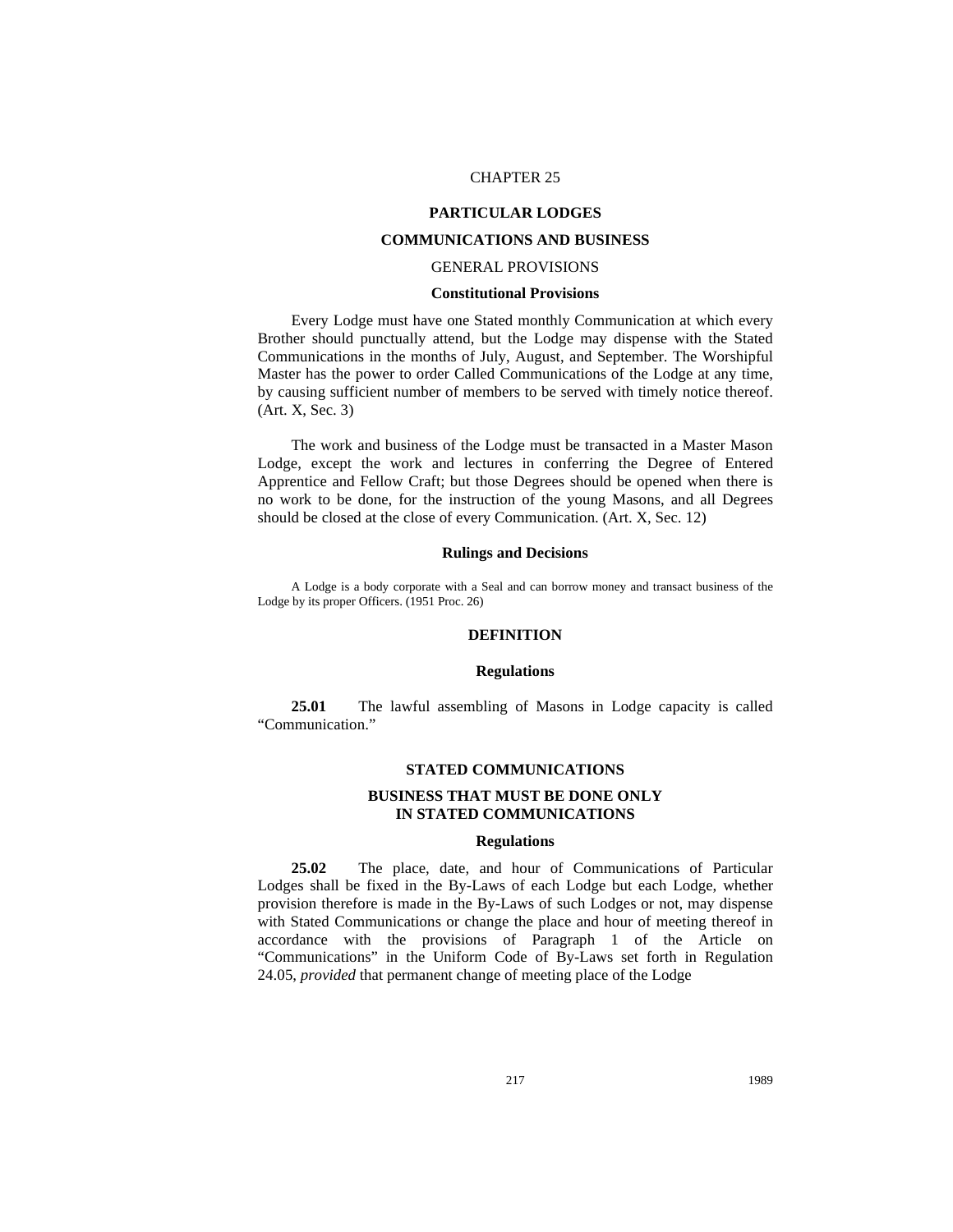#### **25.03 Digest of Masonic Law Chap. 25**

may be made only under Dispensation of the Grand Master under the provisions of sub-paragraph (b) of Regulation 6.12.

Called Communications may be called by the Worshipful Master, or in his absence from the jurisdiction of the Lodge by the Warden next in line, at any time and at any place within the jurisdiction of the Lodge. Notice of Called Communication to be held at regular meeting place of the Lodge may be given by announcement of such Called Communication at the Stated Communication preceding the date of such Called Communication or by written notice to the membership.

Notice of Called Communication to be held at a place other than the regular meeting place of the Lodge shall be by written notice to all the membership. No business shall be transacted at any Called Communication except such business as is permitted to be transacted in Called Communications and named in the call of such Communication.

Certain business shall not be transacted at any Called Communication, to wit:

- (a) Receiving petitions for Initiation or affiliation, or balloting, except by permission of the Grand Master under Regulation 6.10.
- (b) Reversing action of a Stated Communication.
- (c) Filing Charges for unmasonic conduct.
- (d) Masonic Trials.
- (e) Petitions for reinstatement and action thereon in all cases of suspension or expulsion for unmasonic conduct.
- (f) Any action acquiring or disposing of real estate.

### **RECONSIDERATION OF VOTE**

## **Constitutional Provisions**

The vote or decision at a Stated Communication of the Lodge cannot be rescinded, altered, or amended at a Called Communication of the Lodge, nor at any subsequent Stated Communication, unless the membership of the Lodge is given due notice of such proposed reconsideration. (Art. X, Sec. 29)

#### **Regulations**

**25.03** A vote taken at any Communication can only be changed at a Stated Communication, with due notice to the membership of the reconsideration.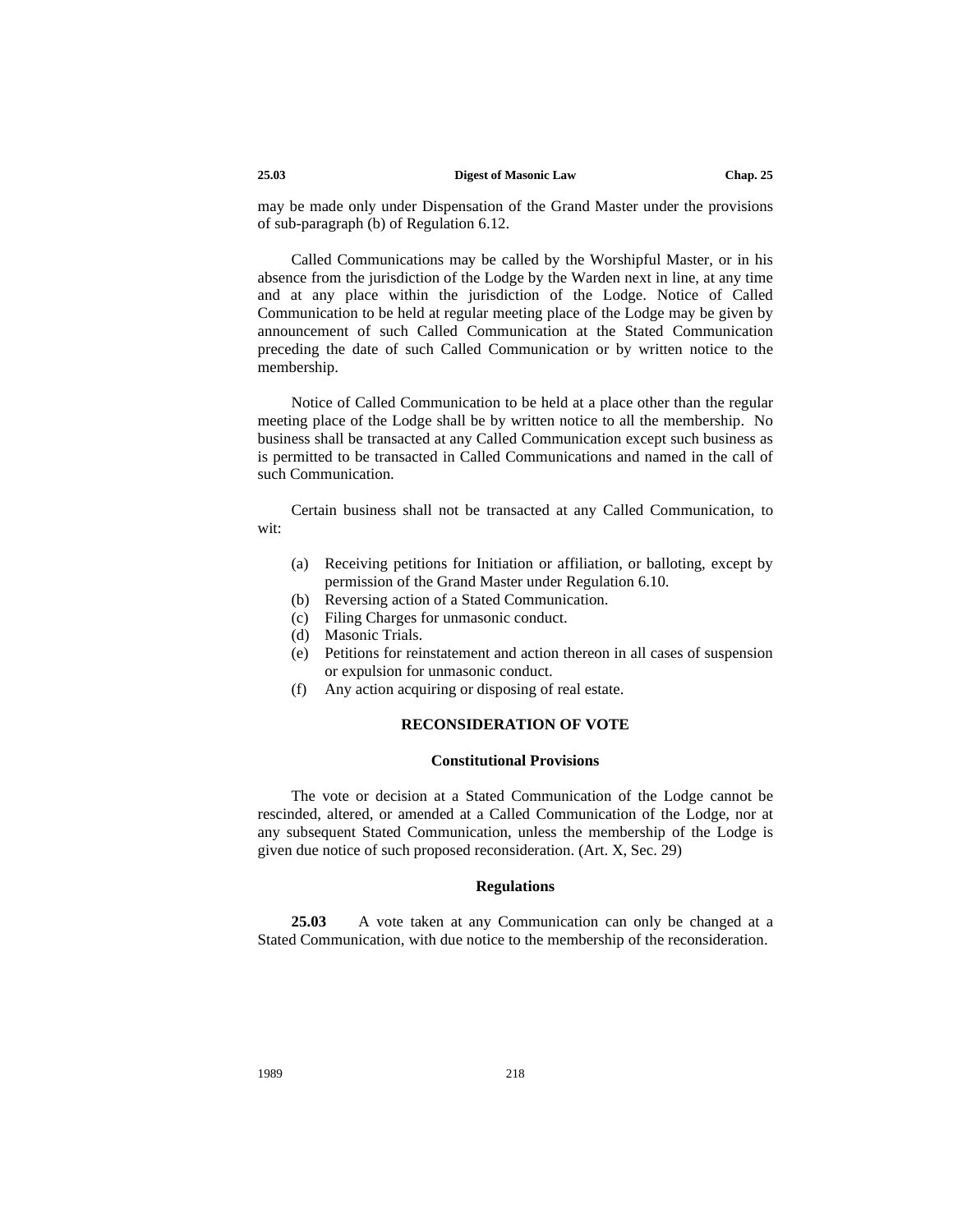### **LODGE FUNDS**

#### **Regulations**

**25.04** Memorials of the dead and all other matters pertaining to a Masonic funeral, except the appropriation of Lodge funds, may be attended to at a Communication of a Lodge called for the occasion.

### **References**

Chapter 27

### **LODGE PROPERTY**

#### **Regulations**

**25.05** A Particular Lodge shall not sell, convey, dispose of, mortgage, or enter into any transaction relating to Lodge property except by special action of the Lodge by written or ball ballot with three-fourths favorable vote at a Stated Communication after due notice to the Lodge members of such contemplated action. All necessary documents, instruments, and papers relating to any such transaction required to be signed on behalf of the Lodge shall be executed in the name of such Lodge by the Worshipful Master under the Seal of such Lodge and attested by the Secretary of the Lodge. (2021)

## **ELECTION OF HONORARY MEMBERS**

### **Regulations**

**25.06** The Grand Lodge will not object to a Particular Lodge conferring honorary membership upon a distinguished and revered Mason, which must be by unanimous ball ballot at a Stated Communication of the Lodge, after having been proposed, by Resolution at some prior Stated Communication. Such honorary membership imposes no duties or responsibilities, and confers no rights or privileges, except the right of visitation and speaking from the floor. Honorary membership may be revoked by majority vote at any Stated Communication. If the vote on a Resolution for honorary membership is dark, said Resolution becomes null and void, and the process must begin again (Same as 26.10). (2013)

#### **BALLOTING**

### **References**

All balloting must be done in a Master Mason Lodge and at Stated Communications, except by Dispensation. Reg. 35.01

Waiver of Jurisdiction must be by unanimous ball ballot at Stated Communications. Reg. 34.02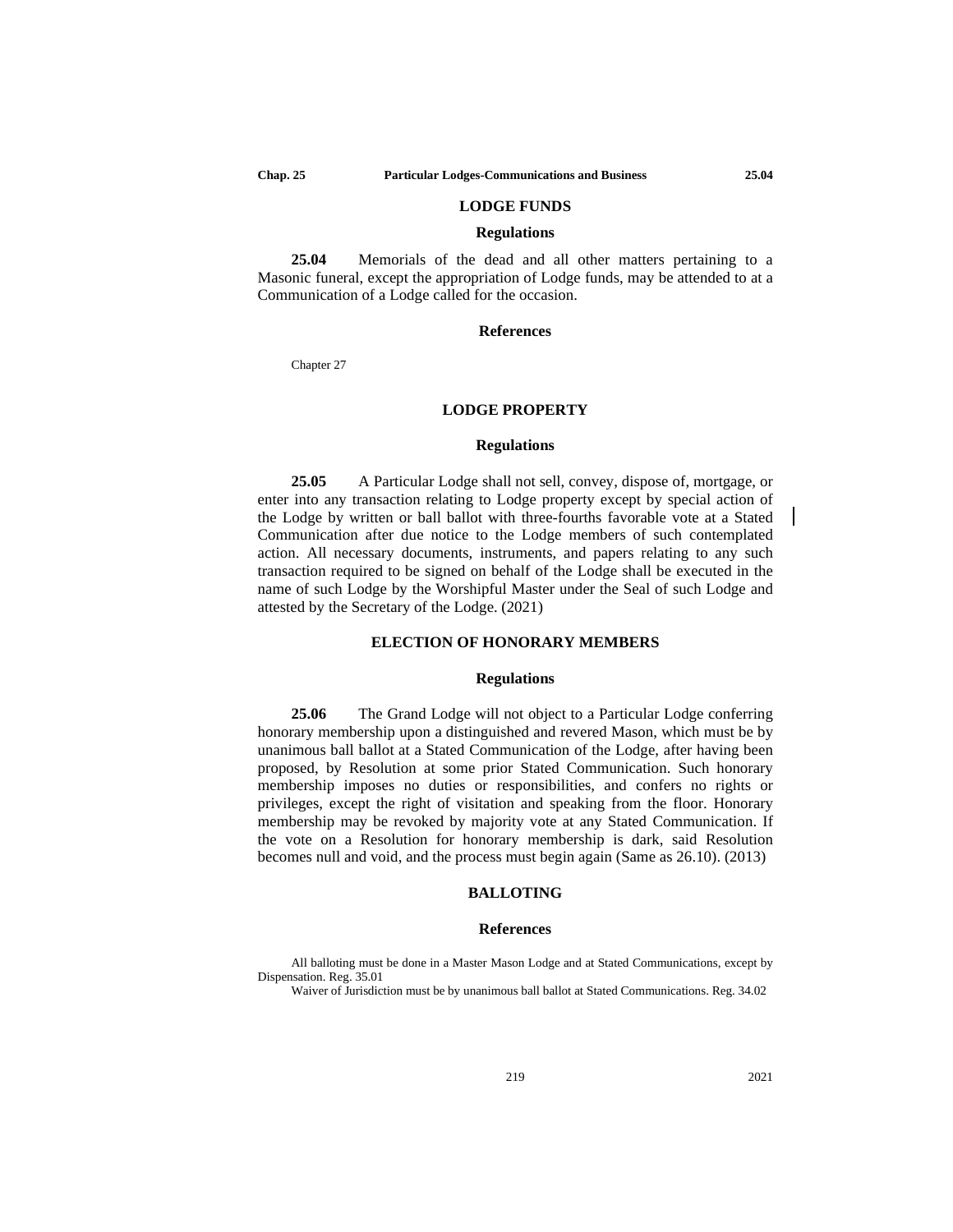# **CALLED COMMUNICATIONS POWER TO CALL COMMUNICATIONS AND NOTICE**

#### **Regulations**

**25.07** The Worshipful Master has the right to command the attendance of the Officers and members of his Lodge at any time by summons, whether so requested by the Lodge or not. A prudent Master will use discretion as to what is for the best interest of the Craft, and not abuse the power reposed in him.

**25.08** A Warden cannot call a Communication unless the Master be absent from the Lodge Jurisdiction, and then the Warden highest in official rank is the Acting Master.

**25.09** Notice must be given to all the members, so far as practicable, of every Called Communication.

**25.10** A summons to attend a Lodge meeting should be in writing or printed, signed by the Secretary, and under the Seal of the Lodge, unless given by the Worshipful Master in open Lodge.

**25.11** A printed facsimile of the Seal of a Particular Lodge and a printed facsimile of the signature of the Secretary of a Particular Lodge, on a summons to the members of the Lodge, shall be deemed as complying with the Regulation that a summons must bear the Seal of the Lodge and the signature of the Secretary.

**25.12** The Worshipful Master, in his discretion, may call and open a Called Communication of the Lodge for the sole and only purpose of conducting funeral ceremonies and thereafter, until the Worshipful Master shall close such Special Communication, members of the Lodge may be summonsed, attend, meet, move in funeral procession, and conduct funeral ceremonies in Lodge formation without opening and closing of the Lodge. The Lodge shall in all other respects adhere to Masonic Law applicable to conduct of Masonic funerals. The Secretary shall keep minutes of each funeral ceremony, which minutes shall be read and acted upon at the next ensuing Stated Communication of the Lodge.

## **BUSINESS AND WORK THAT MAY BE DONE AT CALLED COMMUNICATIONS**

### **Regulations**

**25.13** Any business of the Lodge not otherwise restricted by the Constitution and Regulations, may be transacted at a Called Communication, when it has been expressly stated in the call, and due notice thereof given to all the members, so far as practicable.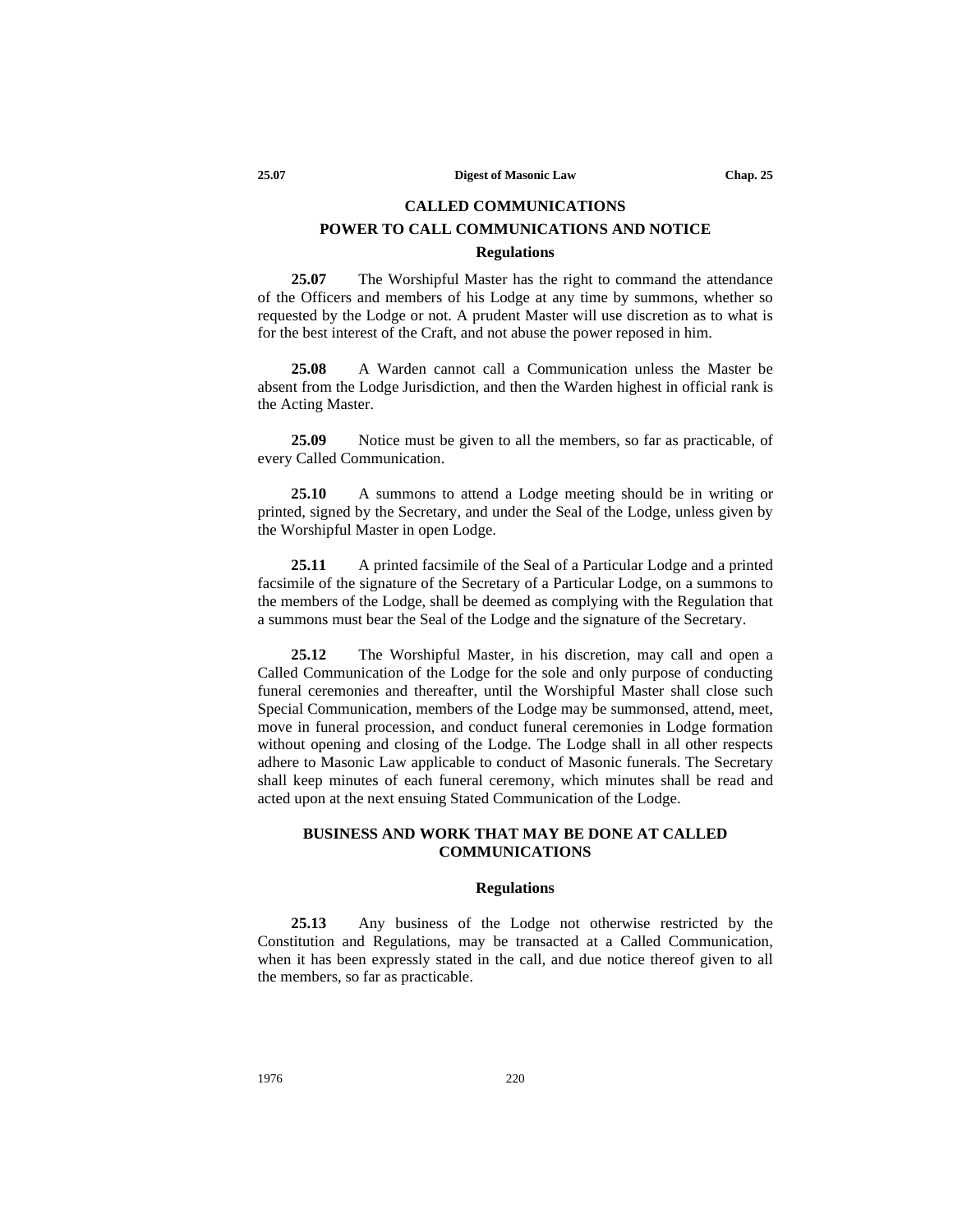**25.14** Memorials of the dead and all other matters pertaining to a Masonic funeral, except the appropriation of Lodge funds, may be attended to at a Communication of a Lodge called for the occasion.

**25.15** The Officers-elect of a Lodge may be installed at a Called Communication, when duly called for that purpose.

**25.16** When a Communication is called for the sole purpose of conferring a specific Degree, it is not necessary to open the Lodge in any other Degree.

#### **Rulings and Decisions**

Only a Master Mason may take an active part in the Installation Ceremony of the Elected or Appointed Lodge Officers. It shall be the installing Marshal's duty to invest the Officers to be installed with the insignia of his office. (2012 Proc. 143-144)

### **REGULATIONS GOVERNING ALL COMMUNICATIONS**

## **QUORUM**

#### **Regulations**

**25.17** The quorum of a Master Mason Lodge is three, a Fellow Craft Lodge, five, and an Entered Apprentice Lodge, seven. In the case of a Master Mason Lodge, three members of the Lodge are necessary to constitute a quorum, exclusive of the Tyler, who must be a member of some Lodge. If three members of the Lodge are present, the quorum necessary to open an E.A. or F.C. Lodge may be supplied with visitors, as the two latter Lodges are never opened, except for "Work and Instruction."

#### **References**

The District Deputy Grand Master may approve in writing change of meeting place for any Stated Communication. Reg. 10.08

It is a Landmark of Freemasonry that every regular Lodge must be tyled while at labor. (Const. Art. XIII, Sec. 2)

## **PRESIDING OFFICER**

### **Constitutional Provisions**

When all of the three principal Officers of a Particular Lodge are absent, the Lodge may be opened and presided over by the District Deputy Grand Master or by the Junior Past Master present. (Art. X, Sec. 31)

### **References**

As to Powers of Worshipful Master to preside, See Chapter 20

#### **Regulations**

**25.18** When all of the three principal Officers of a Particular Lodge are absent, the Lodge may be opened and presided over by the District Deputy Grand Master, or by the Junior Past Master present.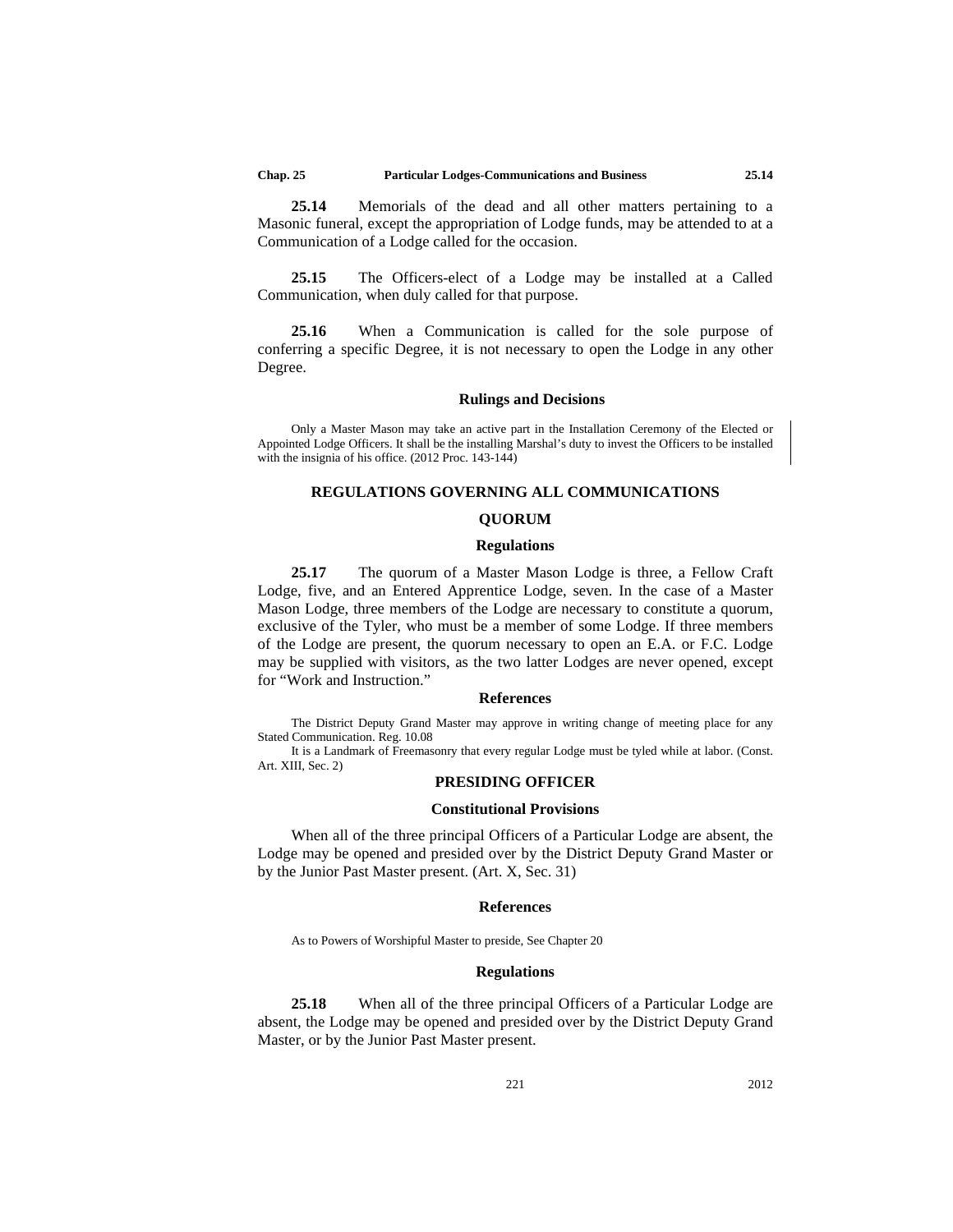# **TIME**

## **Regulations**

**25.19** A Lodge cannot lawfully meet or work on Sunday, except for funerals, or to attend Divine Service, or for very urgent charity. But the members of Lodges shall not be summoned to attend Divine Service at any time, nor attend in Masonic regalia.

**25.20** A Lodge has authority to transact any regular business or work on the occasion of the celebration of the Saint John's Day festivals.

**25.21** When Saint John's Day occurs on Sunday, the day following will be the official substitute.

**25.22** A Lodge cannot be called from labor to refreshment to meet on a certain day in the near future to do any work that can be done at a Called Communication, because it is in conflict with Article X, Section 12, of the Constitution.

#### **References**

Second Stated Communication of particular month may be suspended by action of Lodge. Reg. 24.05, By-Law 5.02

#### **Rulings and Decisions**

A Lodge which has recessed for June, July, and August may be called back to resume Labor on Stated meeting night if all the members are duly notified. (1941 Proc. 76)

When Saint John's Day falls on Sunday, the day following is the regular date and no other day can be substituted for it. (1943 Proc. 82)

A Lodge which has recessed for the months of July, August, and September can be called back into Communication on a Stated meeting night during such months, upon due notice to the membership, and such meeting shall be considered a "Stated Communication." (1964 Proc. 65, 268)

Communication called by Worshipful Master during summer recess on regular meeting night after due notice to membership, is a Stated Communication and any business permitted at Stated Communications may be transacted. (1965 Proc. 196, 198)

### **OPENING AND CLOSING**

#### **Regulations**

**25.23** Every "Communication" of the Lodge should be opened and closed with prayer.

### **SMOKING**

#### **Regulations**

**25.24** Smoking in a Lodge Room is prohibited while Great Lights are open on the Altar.

### **Rulings and Decisions**

To follow the "Clean Air Act" any tobacco products, including "E" cigarettes or any other vapor device that emits any substance into the air, are prohibited to be used in the Lodge Room. (2017 Proc. 115)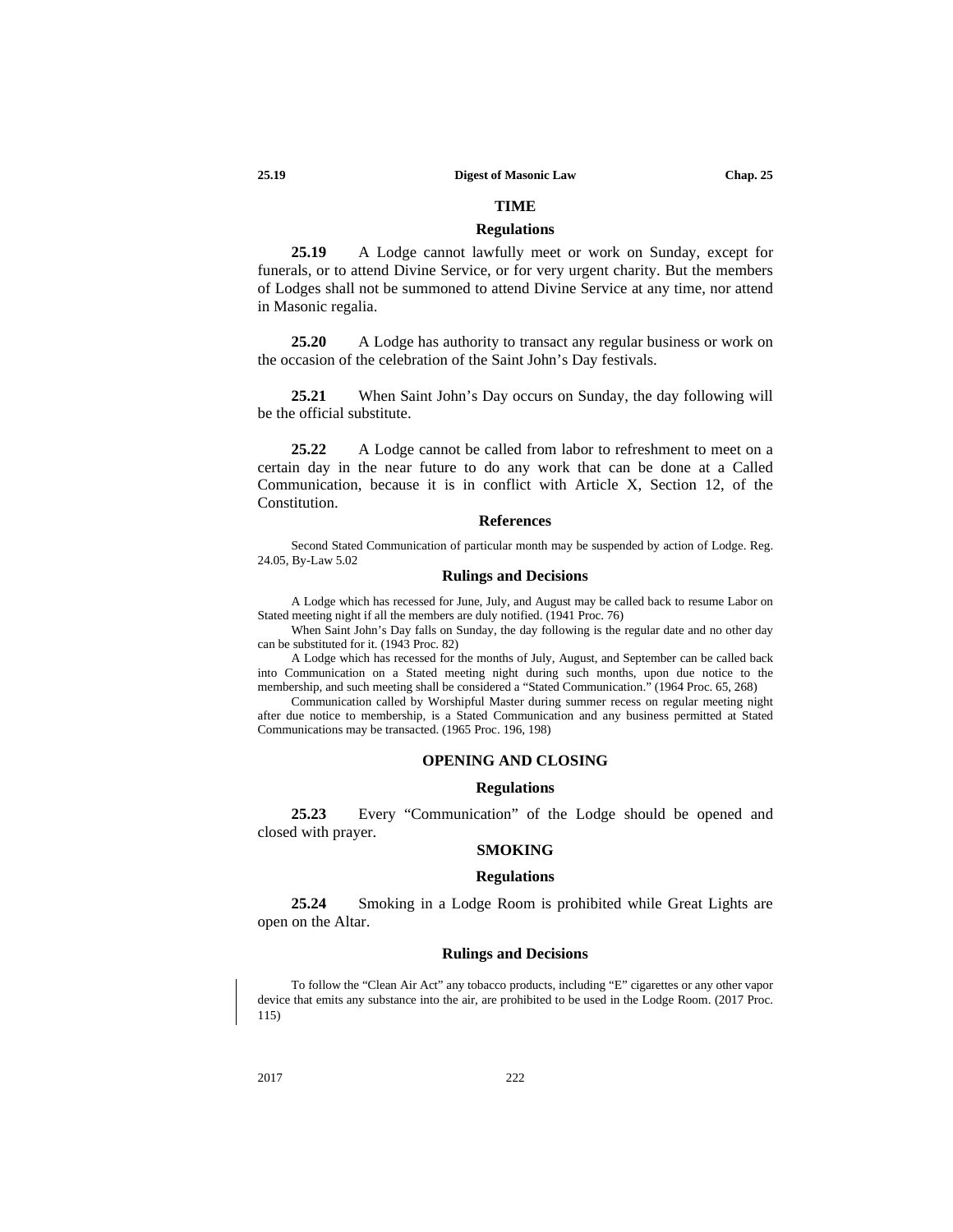### **FLAG**

#### **Regulations**

**25.25** Every Particular Lodge must display the Flag of the United States of America in the Lodge Room at all Communications of the Lodge, but without ceremony, but this Regulation shall not be construed to prohibit a recital of the Pledge of Allegiance to the Flag of the United States of America.

### **LODGE PROCEEDINGS AND MINUTES**

#### **Regulations**

**25.26** Parliamentary terms and usages have no place in the Masonic Fraternity; therefore, protests, motions to adjourn, calls for the previous question, etc., cannot be entertained. Neither can substitutes for amendments to an original motion be allowed without the consent of the original mover.

**25.27** The Master may "dispense with" and "resume labor" in any Degree at pleasure to facilitate the business and work of the Communication, but he should never call the Lodge to "refreshment" except for actual refreshment or rest from labor.

**25.28** The minutes of the Lodge at every Communication must be read for correction and approval before the closing of the Lodge, unless dispensed with by the Worshipful Master, but the minutes of the previous Communication or Communications shall be read for final adoption at the next Stated Communication.

**25.29** The minutes of Called Communications can only be adopted at Stated Communication.

**25.30** The minutes of a Lodge, when practicable, should embrace the names of all present, members and visitors.

**25.31** The minutes, after having been read and finally adopted, cannot be altered or expunged at a subsequent Communication. If any error has been stated, it should be corrected by making another entry at some subsequent Communication.

**25.32** Lodge minutes may be kept in a loose leaf book but when 250 pages have been filled they shall be taken out and permanently bound. (1952 Proc. 161)

#### **References**

As to powers of Master over work and business of Lodge, see Worshipful Master, Chapter 20 As to Balloting, see Chapter 35

As to Degree Work, see Candidates, Chapter 31, and Ritual and Ceremonies, Chapter 38 As to Visitation and Avouchment, see Chapter 40

As to holding Communications in Ground Floor Rooms, see Reg. 6.12(c)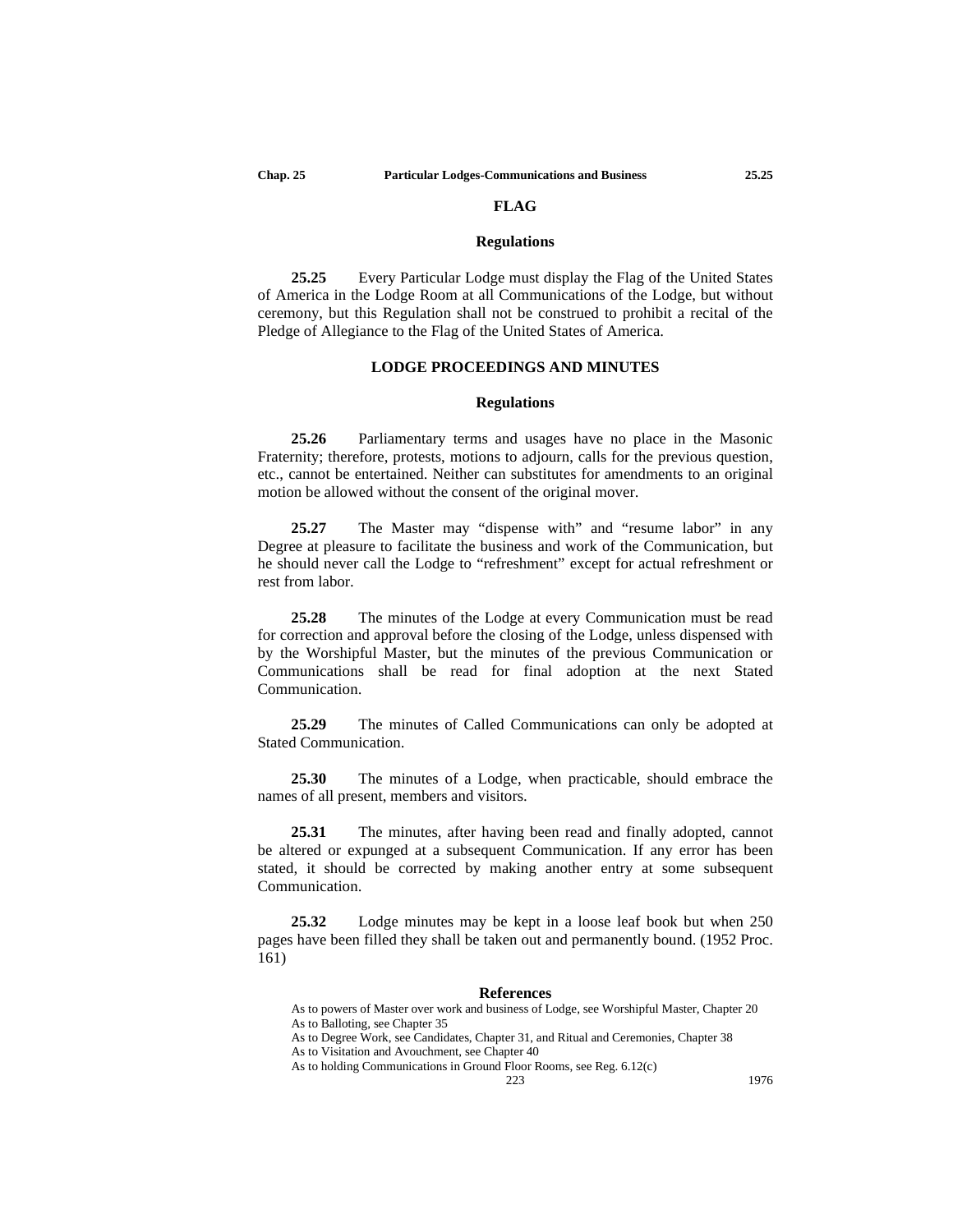#### **Rulings and Decisions**

It is proper to record as "members present" name of E.A. present when E.A. Lodge opens. (1946 Proc. 33)

Lodge Minutes of the previous Stated or Called Communication must be read aloud in open Lodge in accordance with the provisions of Regulation 25.28 of the Digest of the Masonic Law of Florida. (2020 Proc. 84)

## **LODGE BUSINESS AND PROCEDURE**

## GENERAL PROVISIONS

### **Constitutional Provisions**

Every Particular Lodge must be furnished with a Seal and appropriate Jewels, Furniture, and Working Tools, and all official documents must be verified by the Secretary, under the Seal of the Lodge. (Art. X, Sec. 23)

## **OTHER JURISDICTIONS**

#### **Regulations**

**25.33** The Lodges in Florida must respect the jurisdiction of Lodges in other Grand Jurisdictions.

## **ACTIONS FORBIDDEN**

### **Regulations**

**25.34** It is not proper for a Masonic Lodge to endorse an applicant for political office.

**25.35** Lodges must not contribute from their treasuries to Masonic or alleged Masonic objects in foreign jurisdictions, as for example, the building of a Temple at Jerusalem, unless such objects have been approved by the Grand Lodge, or by the Grand Master.

#### **Rulings and Decisions**

All rulings against Lodges participating in community projects and activities relating to charity, ation, recreation, and welfare are repealed and rescinded, except those rulings prohibiting  $\frac{1}{100}$  spans of chance. (1962 Proc. 264, 265)

It is not a violation of Masonic Law for a Lodge bulletin to include a listing of Eastern Star meetings and it is up to the Lodge to decide their policy in this regard. (1954 Proc. 63)

It is improper for a Lodge or Lodges to place containers at doors of a publiaccept contributions collected in that manner for the purpose of raising money to pay expenses of a er at a public meeting to be held during Education Month. (1964 Proc. 64, 268)<br>Lodges are prohibited from conducting or sponsoring games of chance. (1968 P

Lodges are prohibited from conducting or sponsoring games of chance. (1968 Proc. 57, 212)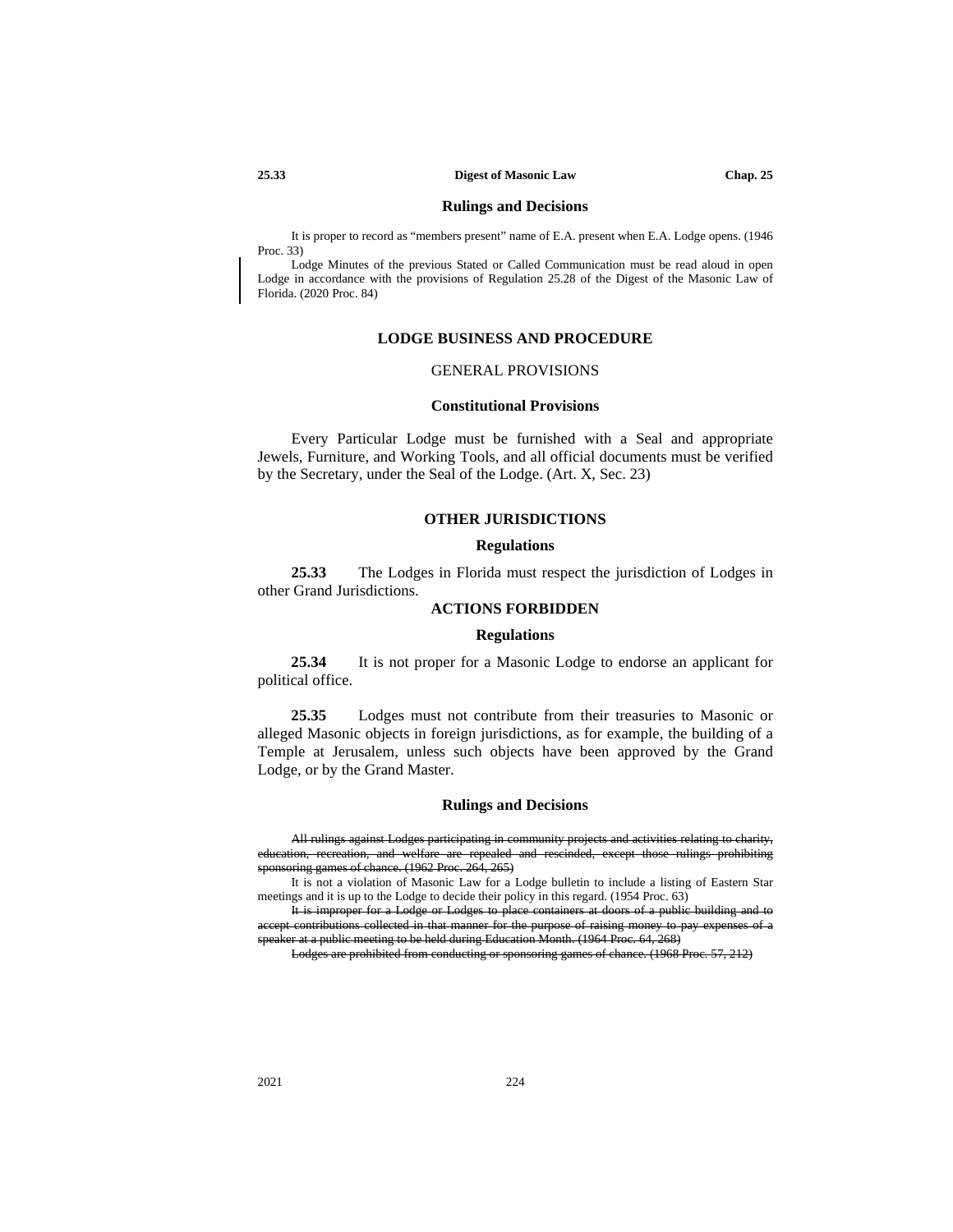Grand Master's action in denying request of holding company of the property of a Particular<br>to conduct bingo games was proper and in accordance with Masonic Law (1969 Proc. 58, 212) to conduct bingo games was proper and in accordance

### **COMMUNITY ACTIVITIES**

#### **Regulations**

**25.36** Particular Lodges may participate in community activities relating to the public school system, recognized charitable endeavors, community welfare, and recreation, in keeping with the established principles and objectives of Freemasonry, and such participation may be in cooperation with the other community organizations, but any Lodge participating in such activity shall immediately furnish the Grand Master with a full report thereon, and shall cease and desist therefrom on his order.

**25.37** Particular Lodges, may, with the approval of the Grand Master, sponsor programs and projects for charitable, recreational, welfare, and educational purposes and for such purposes may singly or with other Particular Lodges, form corporations, associations or other organizations in furtherance of such programs and projects. Before engaging in such programs and projects, a full report must be made to and the same approved by the Grand Master, and when a Lodge or Lodges propose to form any corporation, association, or other organization in furtherance of such project or program, proposed Charter, By-Laws, Rules and Regulations, and other pertinent documents shall be submitted to and the approval thereof obtained from the Grand Master. The name of any such corporation may indicate the general purpose, and that it is sponsored by Masonic authority. No such corporation, association, or organization shall incur any indebtedness except for current operating expenses limited to one thousand dollars without express approval of the Grand Master. The approval of the Grand Master of any such corporation, association, or other organization and of any indebtedness to be incurred thereby shall in no wise bind or obligate the Grand Lodge for the payment of any indebtedness of such corporation, association, or organization. The Grand Master may appoint an appropriate advisory committee to assist him in reviewing all matters submitted to him under this Regulation.

#### **Rulings and Decisions**

If Lodge membership is properly informed, it is proper for the Lodge to contribute money for scholarship to deserving student of local junior college. (1962 Proc. 81, 296)

A Lodge may sponsor a community Christmas tree for local children, with expenses paid from General Fund of the Lodge, provided Lodge is properly informed on the matter. (1962 Proc. 82, 296)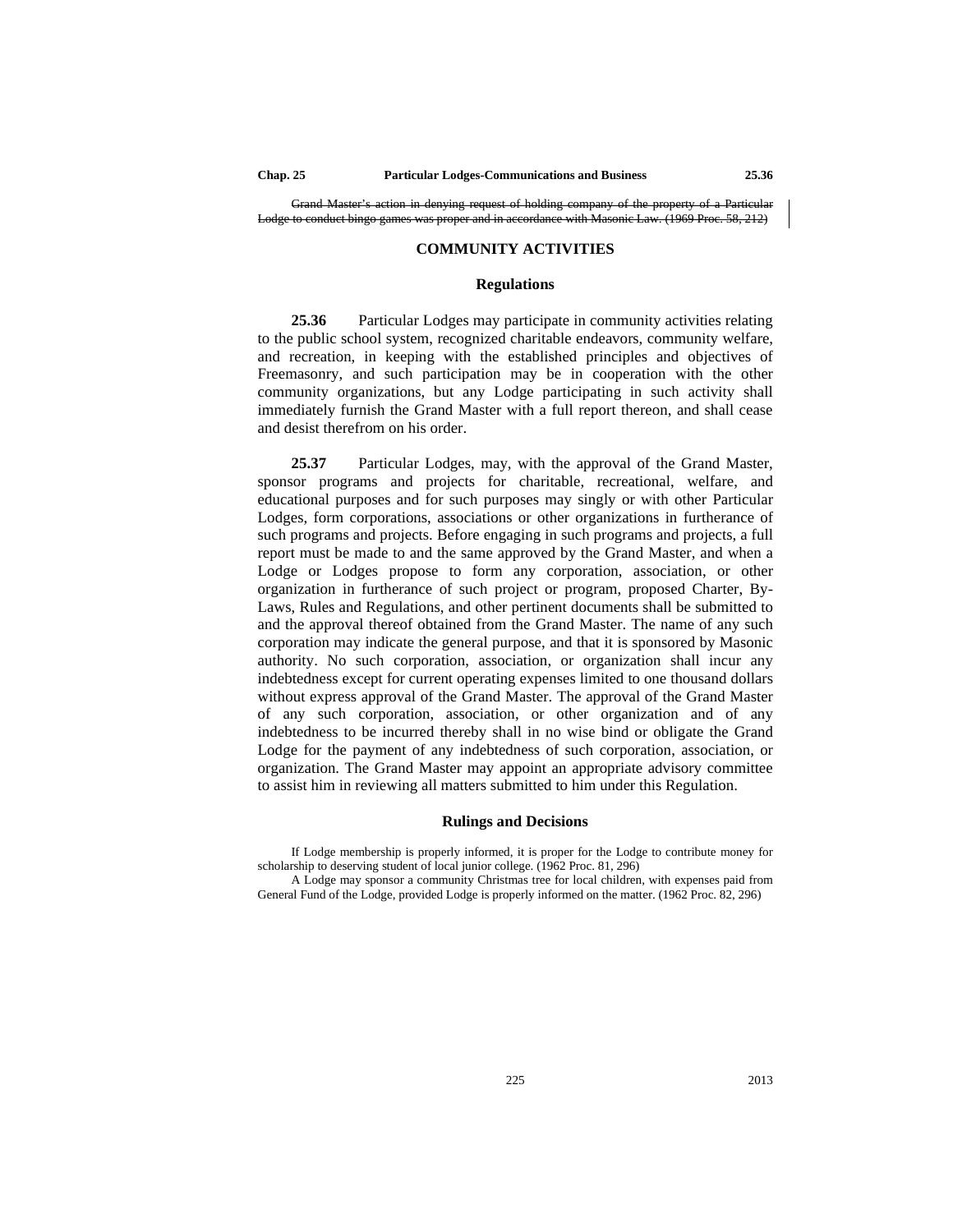## **APPEALS FOR AID**

#### **Regulations**

**25.38** Particular Lodges and individual Masons subject to the jurisdiction of The Grand Lodge of Florida cannot issue an appeal for aid under any circumstances without first having obtained the approval of the Grand Master, which approval must be written or printed on the appeal.

#### **Rulings and Decisions**

An appeal for financial assistance may be made to members of own Lodge but not to others. (1942 Proc. 45)

It is not improper for a Brother to solicit funds for Memorial Hospital in open Lodge since solicitation is for charitable purposes. (1946 Proc. 37)

Neither a Lodge, nor any member thereof, is permitted to issue a written appeal for any kind of material assistance except in case of the Lodge appealing to its own membership. (1954 Proc. 63)

Lodge may not issue general appeals for building funds, but may solicit such funds from its own membership, and may place container in Lodge hall for contributions to building fund. (1965 Proc. 198)

### **VOTING AND BALLOTING**

### **Regulations**

**25.39** All voting, in both Grand and Particular Lodges, not requiring ball or written ballot, shall be by "show of hands."

**25.40** On all questions properly submitted to vote of the Lodge by a show of hands, a majority vote of the members present and voting is decisive, and the Worshipful Master should announce the results accordingly.

**25.41** None but members of the Lodge have a right to ballot, and no member present can be excused from balloting on any question before the Lodge, except by a vote of the Lodge, upon good cause shown; nor can a member be permitted to retire from the Lodge to avoid casting his ballot. (Same as 26.18 and 35.07)

## **References**

See Balloting, Chapter 35

### **A.L. DATE TO BE USED IN RECORDS**

### **Regulations**

**25.42** The A.L. date shall always be used in Masonic records and A.D. may also be used in connection therewith.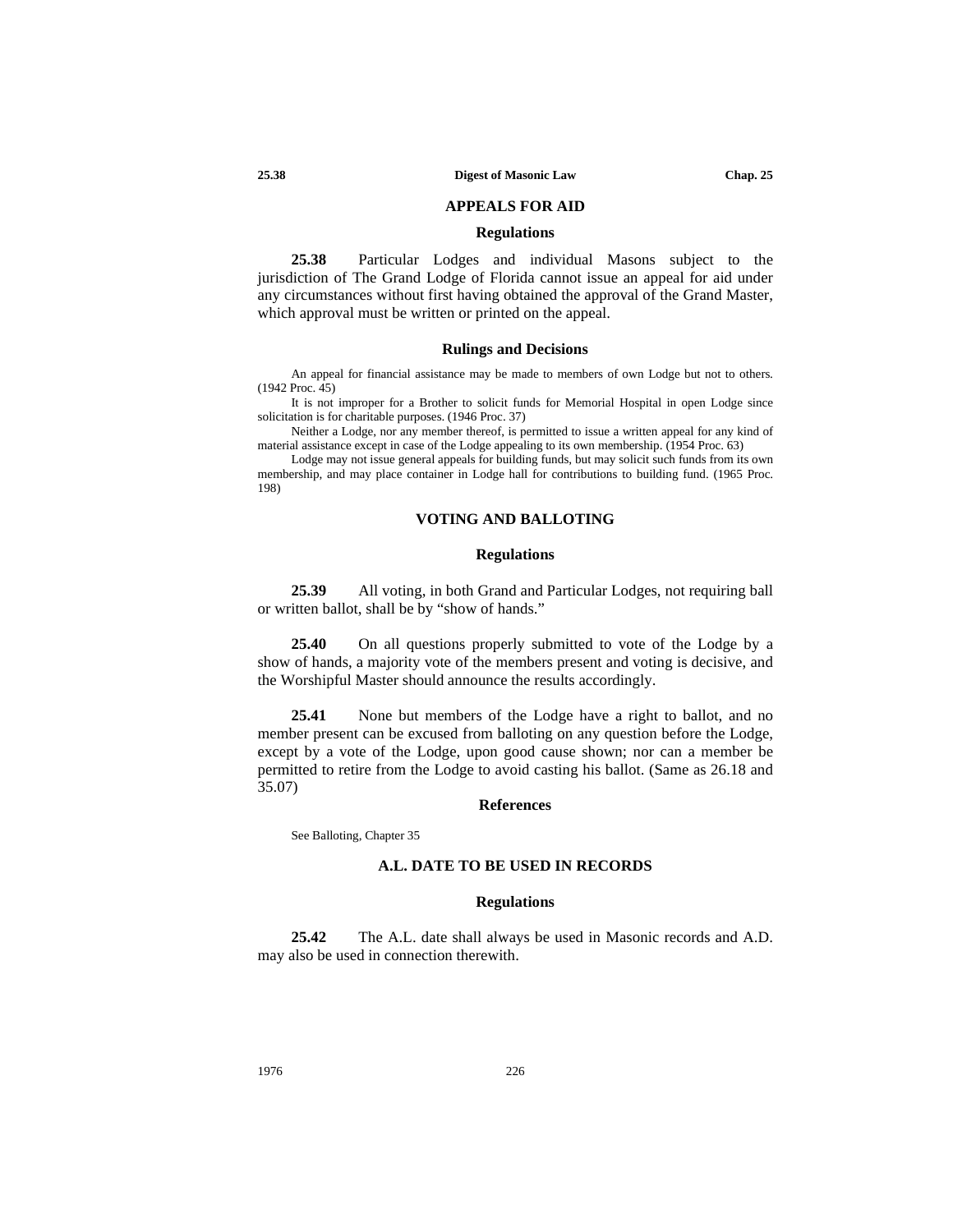$20$ 

# **SEAL**

#### **Regulations**

**25.43** Every Lodge is required to have an appropriate Seal, but a scrawl may be submitted therefore until it can be procured.

## **NOTICES**

### **Regulations**

**25.44** It is difficult to prescribe a definite period of time in which a great variety of notices must be given, but in every case reasonable notice is requisite, when such notice can be effected at all.

**25.45** When a party entitled to notice resides beyond the jurisdiction of the Lodge, a written or printed notice forwarded by mail, properly sealed, and correctly addressed to the party, is sufficient.

## **MASTER'S AUTHORITY**

### **References**

As to Master's authority over Lodge Business and Procedure, see Worshipful Master, Chapter

# **ALL ACTS ARE REVIEWABLE BY GRAND LODGE**

### **Regulations**

**25.46** Any act or decision of a Lodge or Master may be reviewed by the Grand Lodge, or in the recess of the Grand Lodge, by the Grand Master, subject to the action of the Grand Lodge.

## **LODGE FUNDS**

### **Regulations**

**25.47** Lodge funds may be used for charity, public installation, entertainments, refreshments, and for any purpose not unmasonic, when ordered by the Lodge.